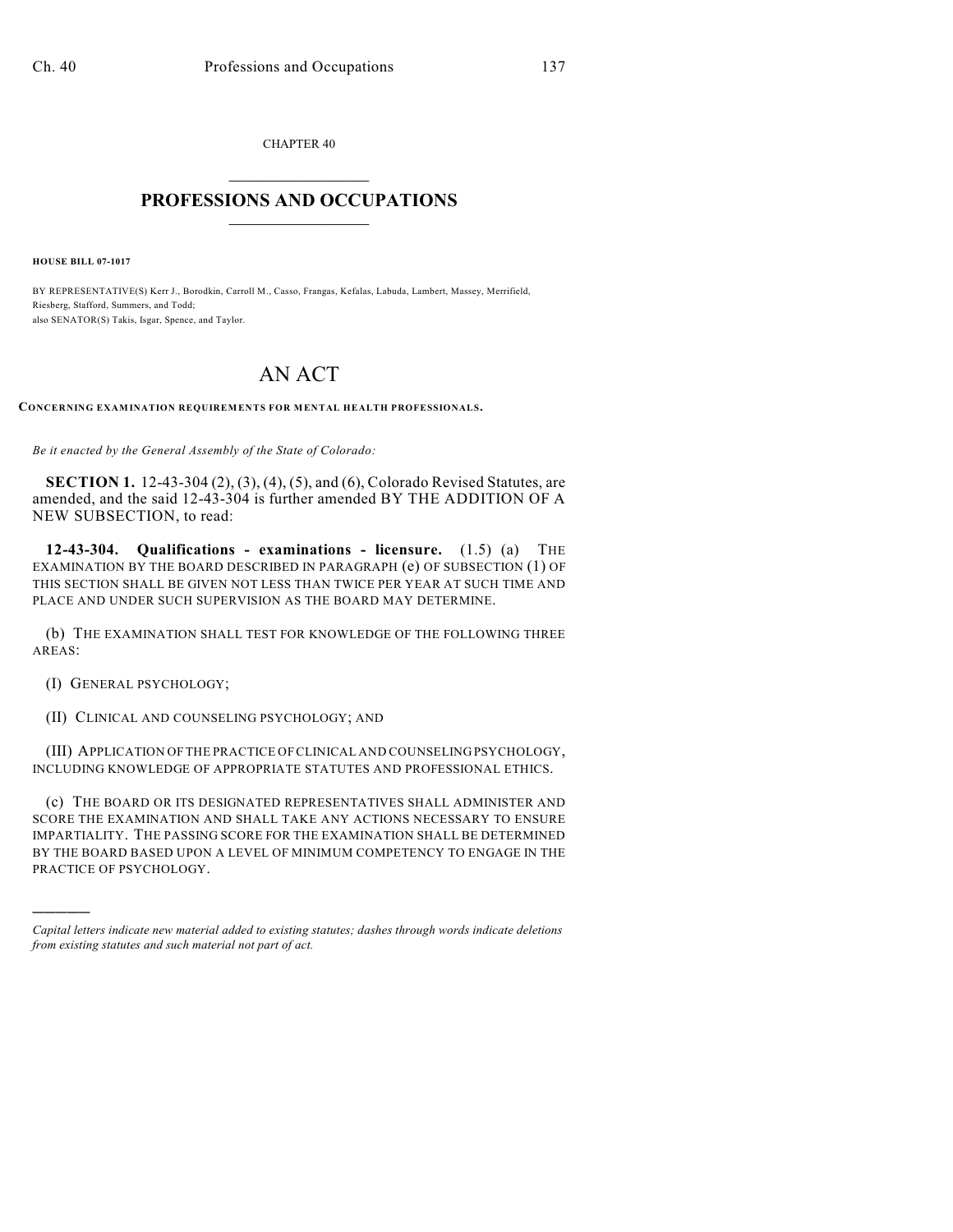(2) Upon investigation of the application and other evidence submitted pursuant to subsection (1) of this section, the board, not less than thirty days prior to the examination, shall notify each applicant that such application and evidence are satisfactory and accepted or unsatisfactory and rejected. If the application is rejected, the notice shall state the reasons for such rejection.

(3) The place of examination shall be designated in advance by the board. Such examination shall be given not less than twice a year at such time and place and under such supervision as the board may determine, if there are applicants desiring to be examined. The examination shall be given at such other times as, in the opinion of the board, the number of applications warrants.

(4) The examination shall test for knowledge of the following three areas:

- (a) General psychology;
- (b) Clinical and counseling psychology; and

(c) Application of the practice of clinical and counseling psychology, including knowledge of appropriate statutes and professional ethics.

(5) The board or its designated representatives shall administer and score the examination. The board shall take any actions necessary to ensure impartiality. The passing score in each part of the examination shall be determined by the board based upon a level of minimum competency to engage in the practice of psychology.

(6) In the event that an applicant fails to receive a passing grade on any part of the examination, he or she may apply for reexamination on those parts of the examination he or she did not pass and shall be allowed to take a subsequent examination on such parts upon payment of a fee as set by the board.

**SECTION 2.** 12-43-404 (2) (d), (4), (5), and (6), Colorado Revised Statutes, are amended, and the said 12-43-404 is further amended BY THE ADDITION OF A NEW SUBSECTION, to read:

**12-43-404. Qualifications - examination - licensure and registration.** (2) The board shall license as a licensed clinical social worker, and issue an appropriate certificate to, any person who files an application therefor, accompanied by such fee as is required by section 12-43-204, and who submits evidence satisfactory to the board that he or she:

(d) Demonstrates professional competence by satisfactorily passing an examination in social work that may be written, oral, or both, as prescribed by the board and a written, mail-in jurisprudence examination administered by the department of regulatory agencies.

(2.5) (a) THE EXAMINATION BY THE BOARD DESCRIBED IN PARAGRAPH (c) OF SUBSECTION (1) OF THIS SECTION AND IN PARAGRAPH (d) OF SUBSECTION (2) OF THIS SECTION SHALL BE GIVEN NOT LESS THAN TWICE PER YEAR AT SUCH TIME AND PLACE AND UNDER SUCH SUPERVISION AS THE BOARD MAY DETERMINE.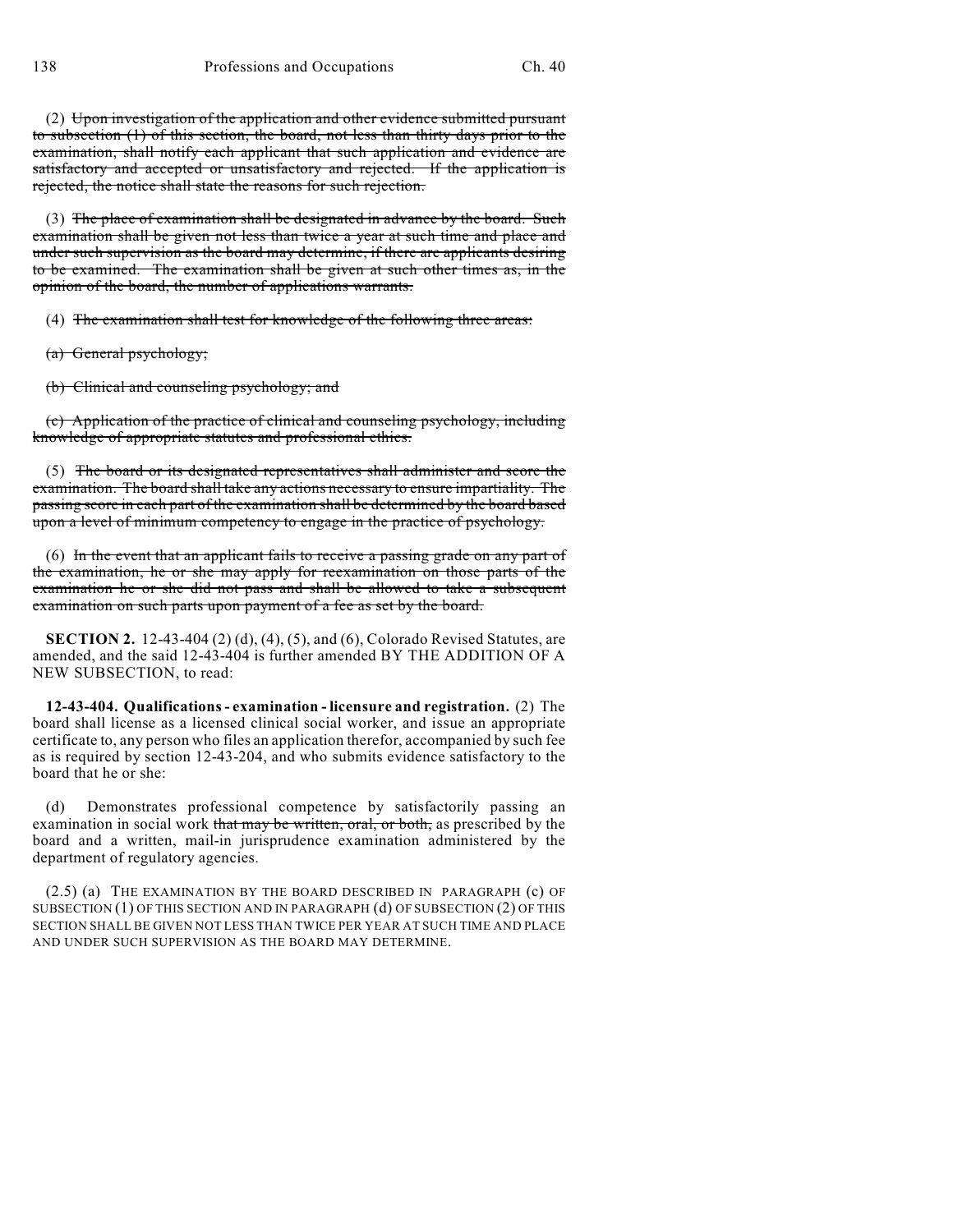## Ch. 40 Professions and Occupations 139

(b) THE BOARD OR ITS DESIGNATED REPRESENTATIVES SHALL ADMINISTER AND SCORE THE EXAMINATION AND SHALL TAKE ANY ACTIONS NECESSARY TO ENSURE IMPARTIALITY. THE PASSING SCORE FOR THE EXAMINATION SHALL BE DETERMINED BY THE BOARD BASED UPON A LEVEL OF MINIMUM COMPETENCY TO ENGAGE IN SOCIAL WORK PRACTICE.

(4) Upon investigation of the application for a certificate and other evidence submitted, the board shall, not less than thirty days prior to the examination, notify each applicant that the application and evidence submitted for licensure are satisfactory and accepted or unsatisfactory and rejected. If the application is rejected, said notice shall state the reasons for such rejection and provide suggestions for the preparation of a new application.

(5) The place of examination shall be designated in advance by the board and such examination shall be given at least semiannually at such time and place and under such supervision as the board may determine. The board shall grade the examination and shall report the results to the applicant no later than thirty days following the examination.

(6) The director of the division of registrations may review any examination or procedure for granting a certificate by the board prior to the execution of such examination or procedure. After such review, if the director has reason to believe such examination or procedure to be unfair to the applicants or unreasonable in content, the director shall call on five people licensed in the occupation of social work under this part 4 to review the examination or procedure jointly with the director. The director and such licensed persons, acting jointly, may make findings of fact and recommendations to the board concerning any examination or procedure. The findings of fact and recommendations shall be public documents.

**SECTION 3.** 12-43-504 (2), (3), and (4), Colorado Revised Statutes, are amended to read:

**12-43-504. Qualifications - examination - licensure and registration.** (2) Upon investigation of the application for licensure and other evidence submitted, the board shall, not less than thirty days prior to the examination, notify each applicant that such application and evidence are satisfactory and accepted or unsatisfactory and rejected. If the application is rejected, said notice shall state the reasons for such rejection and provide suggestions for the preparation of reapplying.

(3) The place of examination shall be designated in advance by the board, and such examination BY THE BOARD DESCRIBED IN PARAGRAPH (e) OF SUBSECTION (1) OF THIS SECTION shall be given not less than twice per year at such time and place and under such supervision as the board may determine. if there are applicants desiring to be examined, and shall be given at such other times as, in the opinion of the board, the number of applications warrants.

(4) The board or its designated representatives shall administer and score the examination The board AND shall take any actions necessary to ensure impartiality. The passing score in each part of FOR the examination shall be determined by the board based upon a level of minimum competency to engage in the practice of marriage and family therapy PRACTICE.